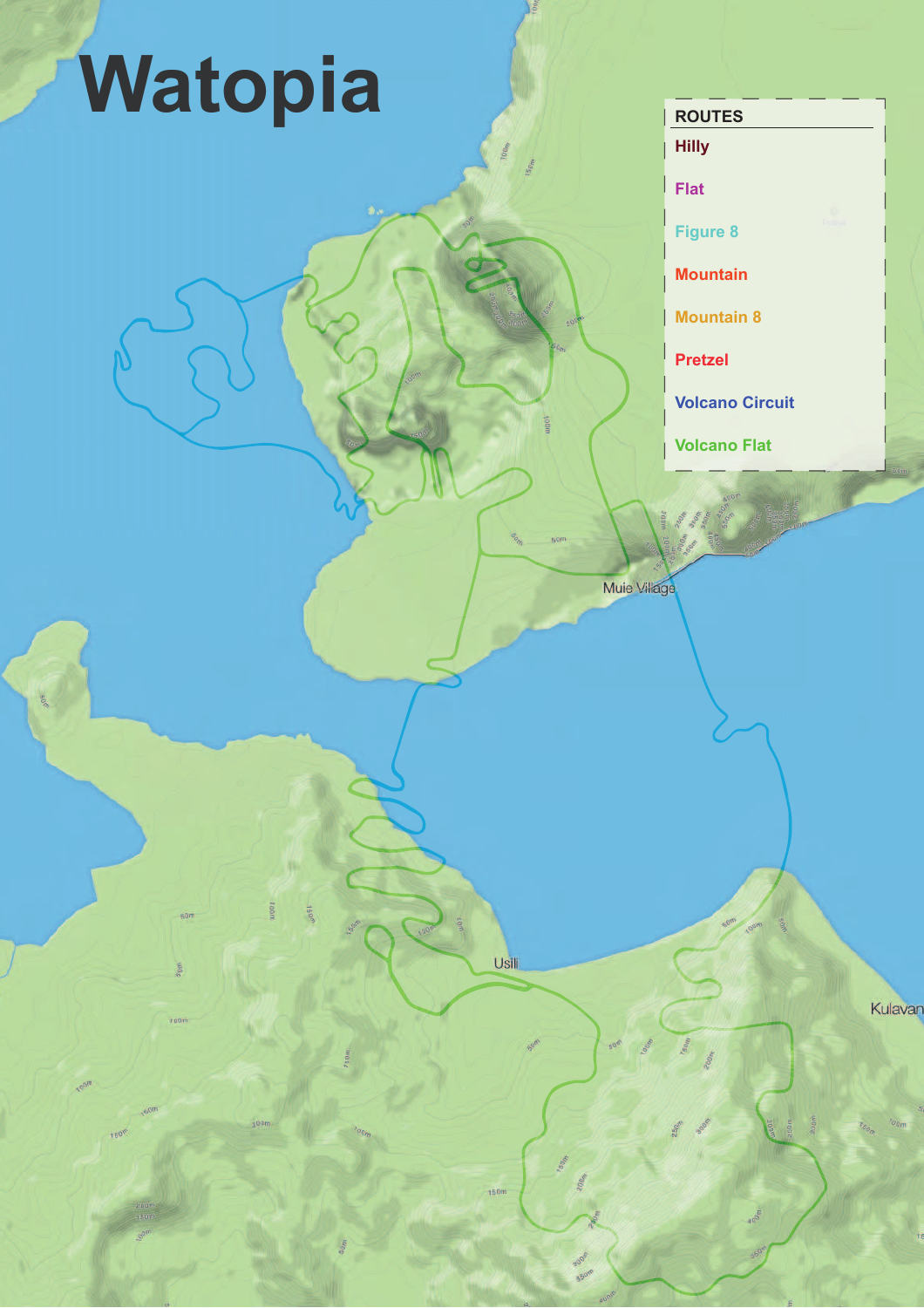Hilly

Distance: 9.1km (5.7 miles) Elevation Gain: 100m (329')



1

Usili

 $\overline{3}$ 

4

**Start** 

 $\overline{9}$ 

5

<u>ხ</u>

 $\frac{1}{2}$ 

8

<u>ے</u>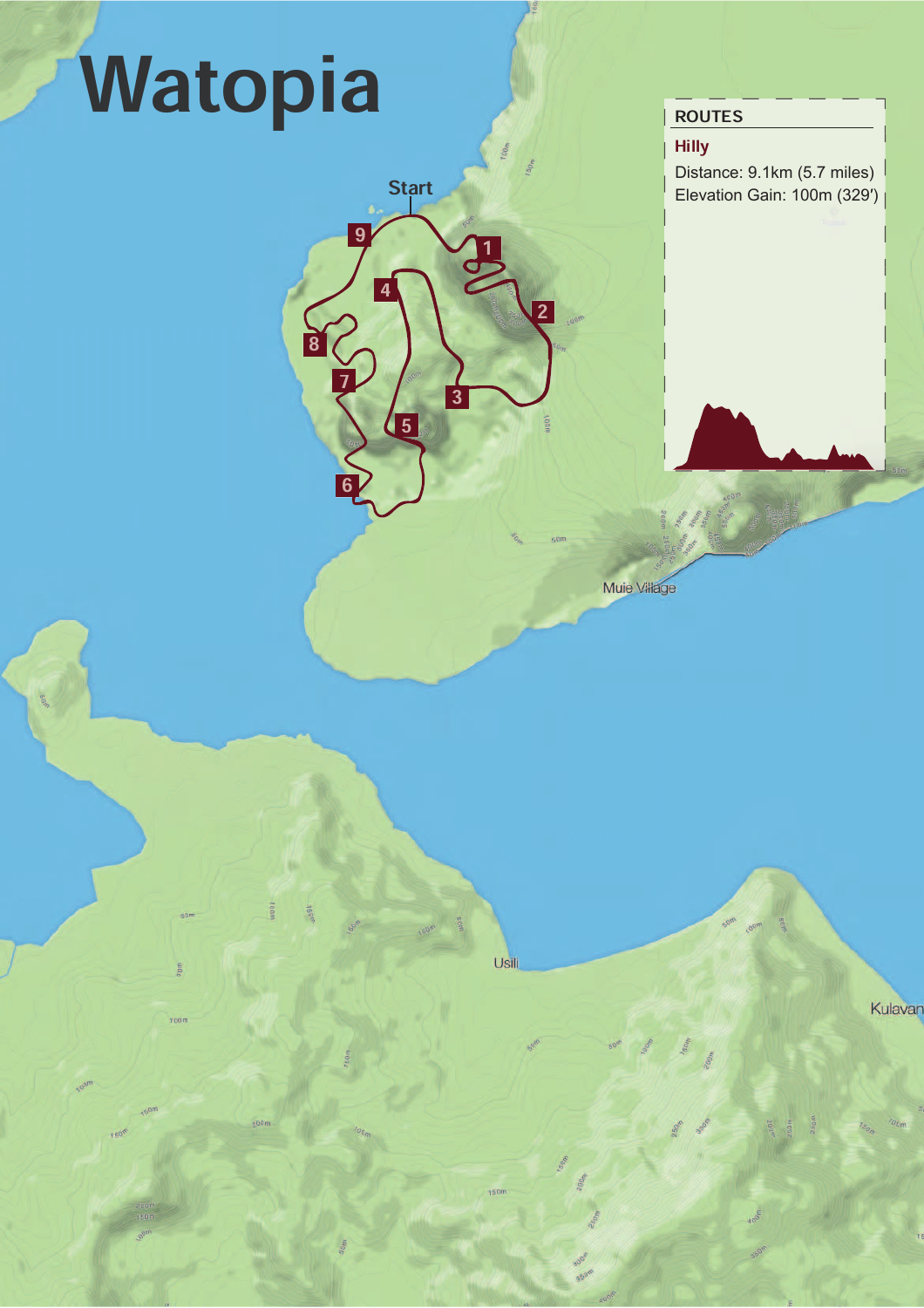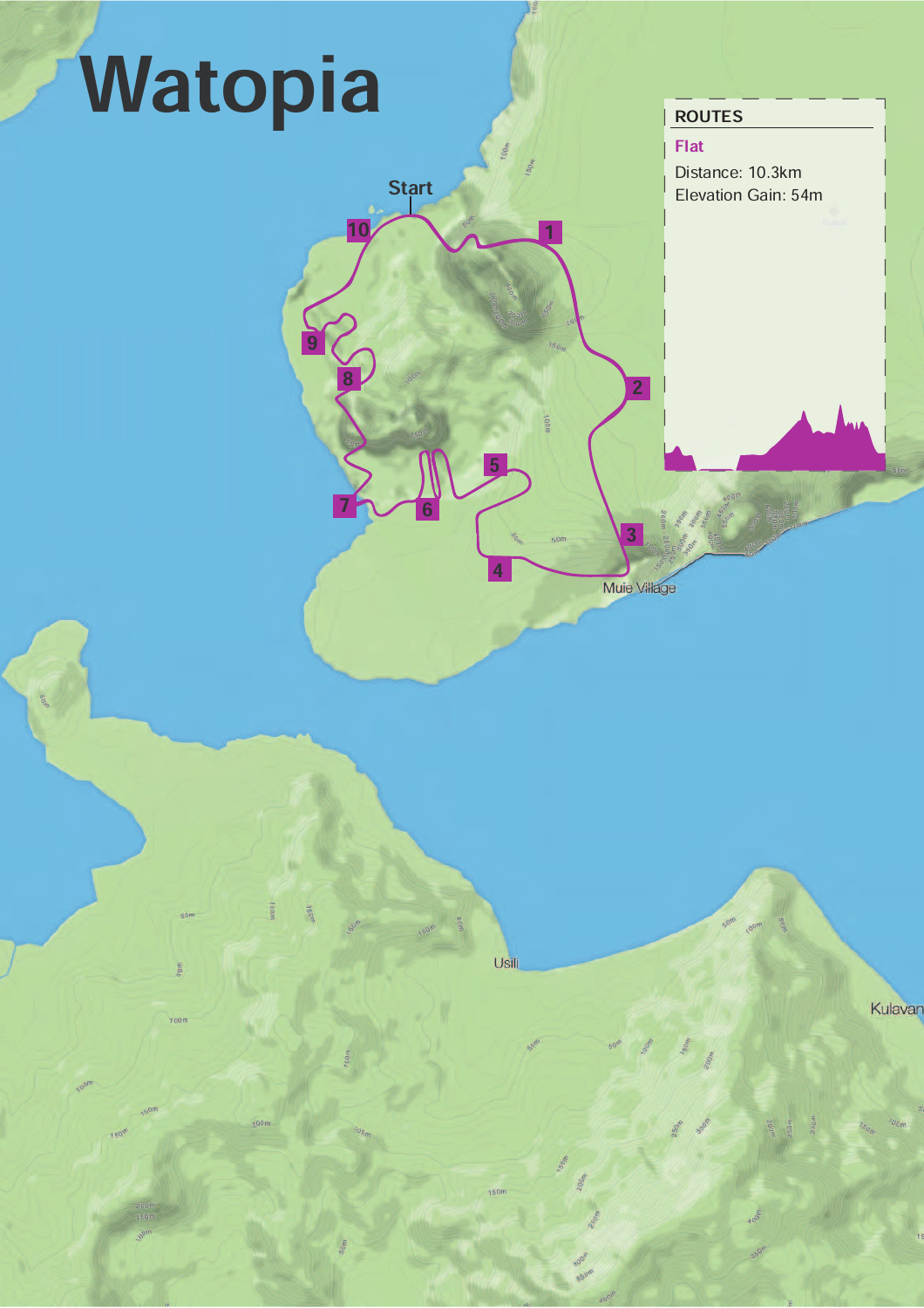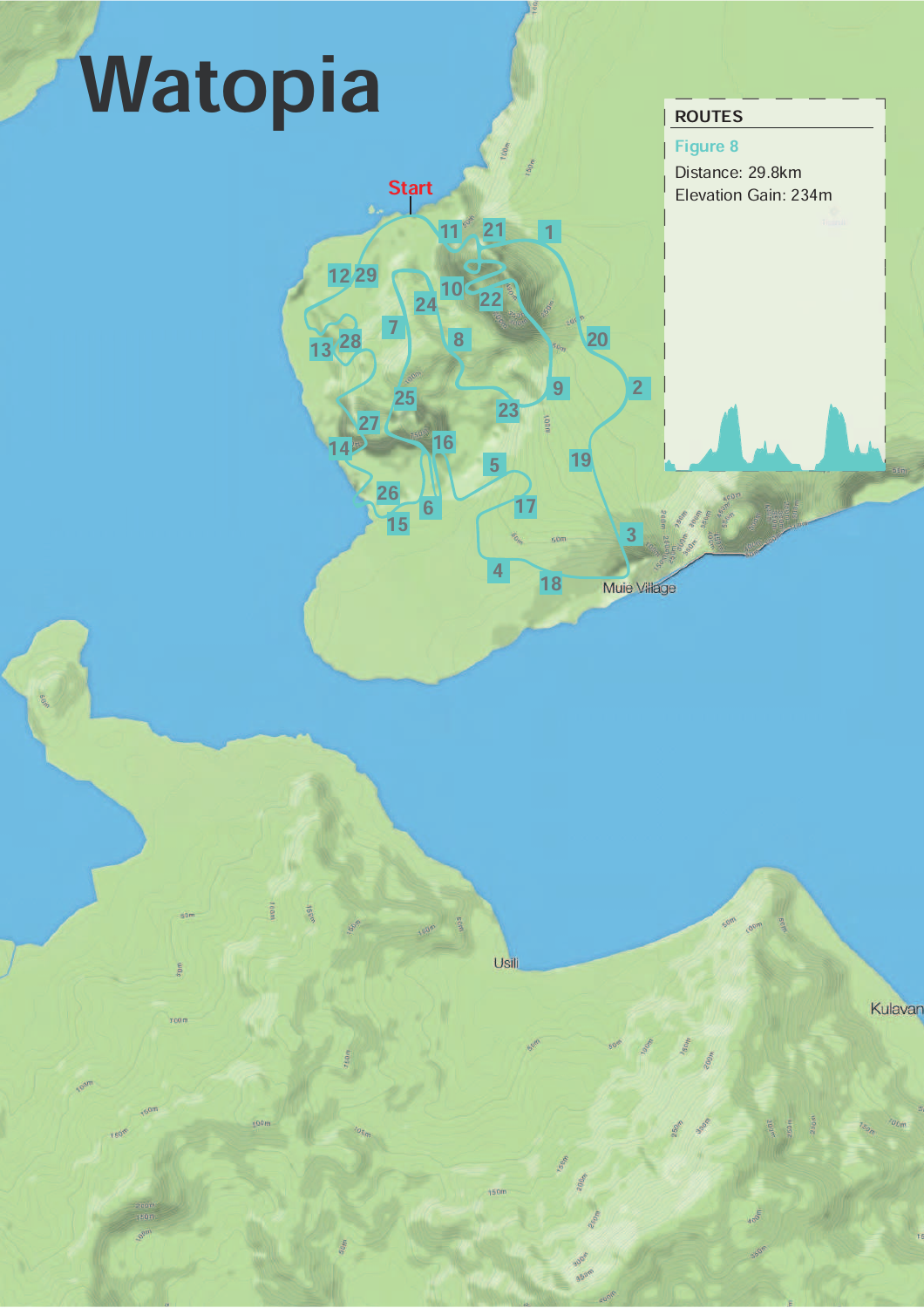**Mountain** 

Distance: 29.5km Elevation Gain: 671m

<u>Ե</u>

7

<u>ដ</u>

<u>ਖ</u>

<sup>12</sup> <sup>10</sup>

13

 $U\sqrt{17}$ 

 $\frac{14}{15}$ 

23

<u>16</u>

19

20

21

Muie Village

<u>ئ</u>

1

24

**Start** 

<u>46</u>

<u>28</u>

<u>יצ</u>

 $2/$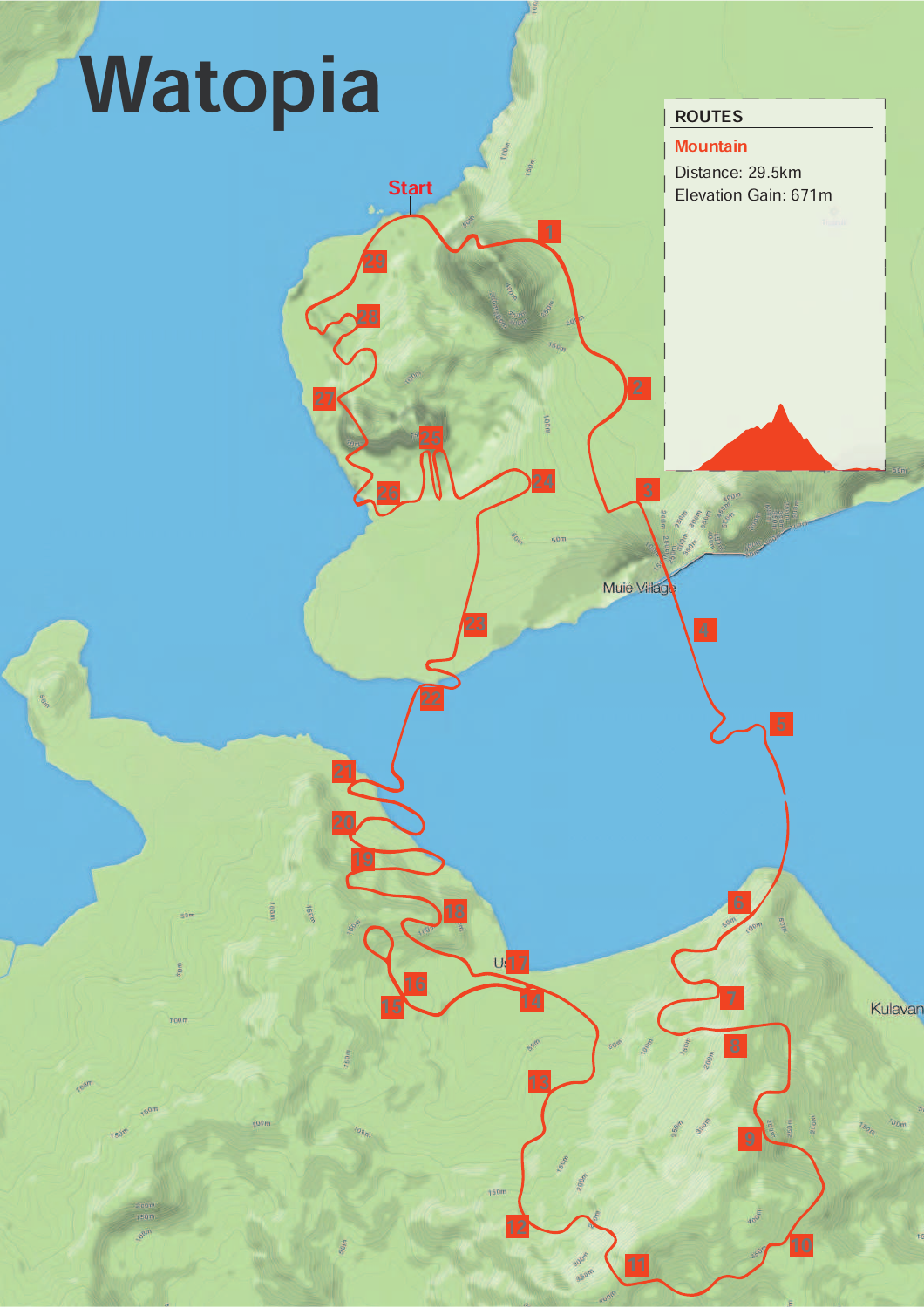1

 $4<sup>o</sup>$ 

26

 $\overline{21}$ 

5

 $\frac{29}{9}$   $\frac{28}{9}$ 

30

31

**Start** 

7

8

11

13

Usili

15

14

 $\frac{1}{16}$   $\frac{17}{16}$ 

 $\frac{20}{19}$ 

21

23

18

Kulavan

22

<u>២</u>

9

 $\frac{12}{10}$   $\frac{12}{10}$ 

2

Mui 25 lage

 $\frac{24}{5}$ 

Mountain 8

Distance: 32km Elevation Gain: 677m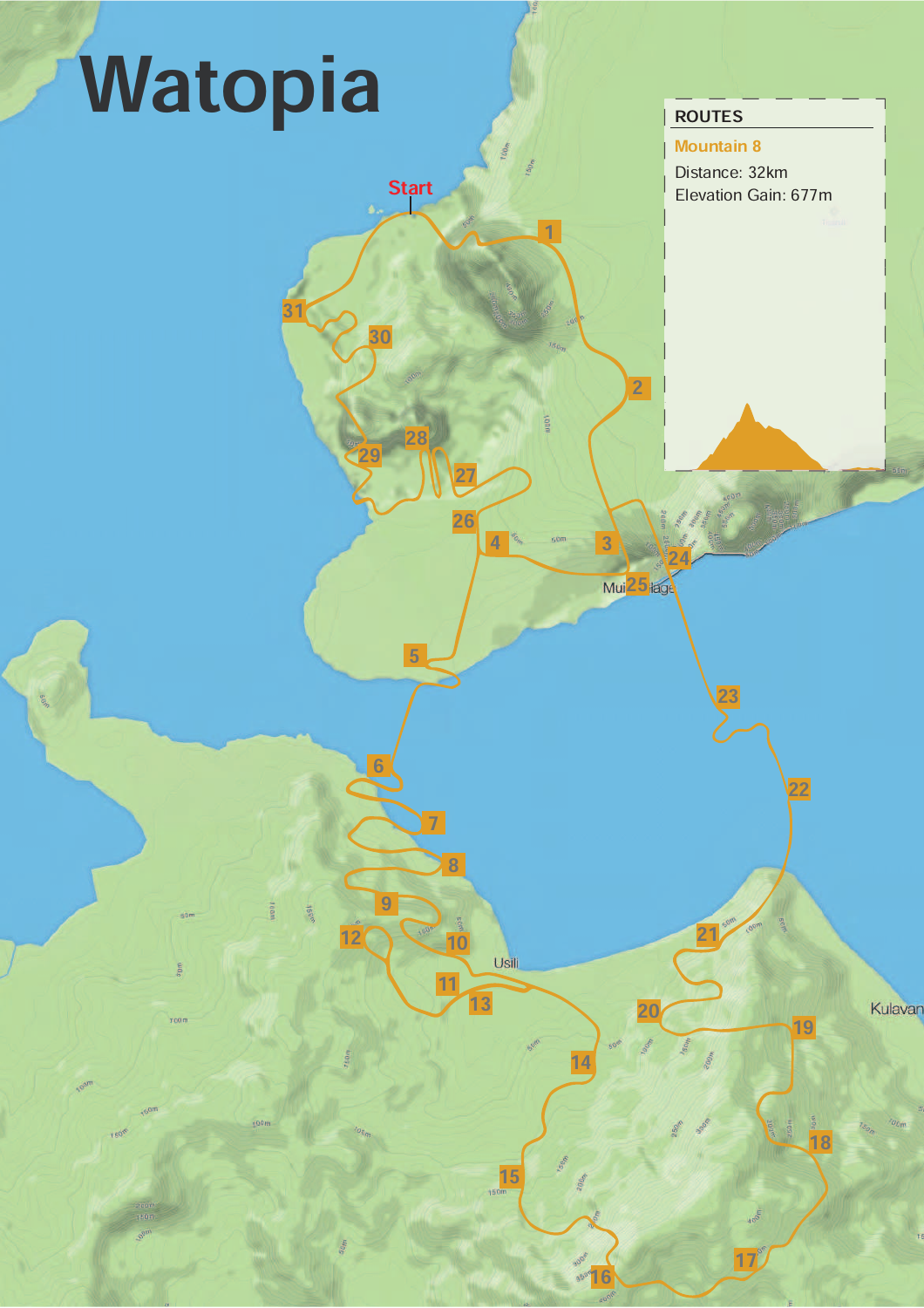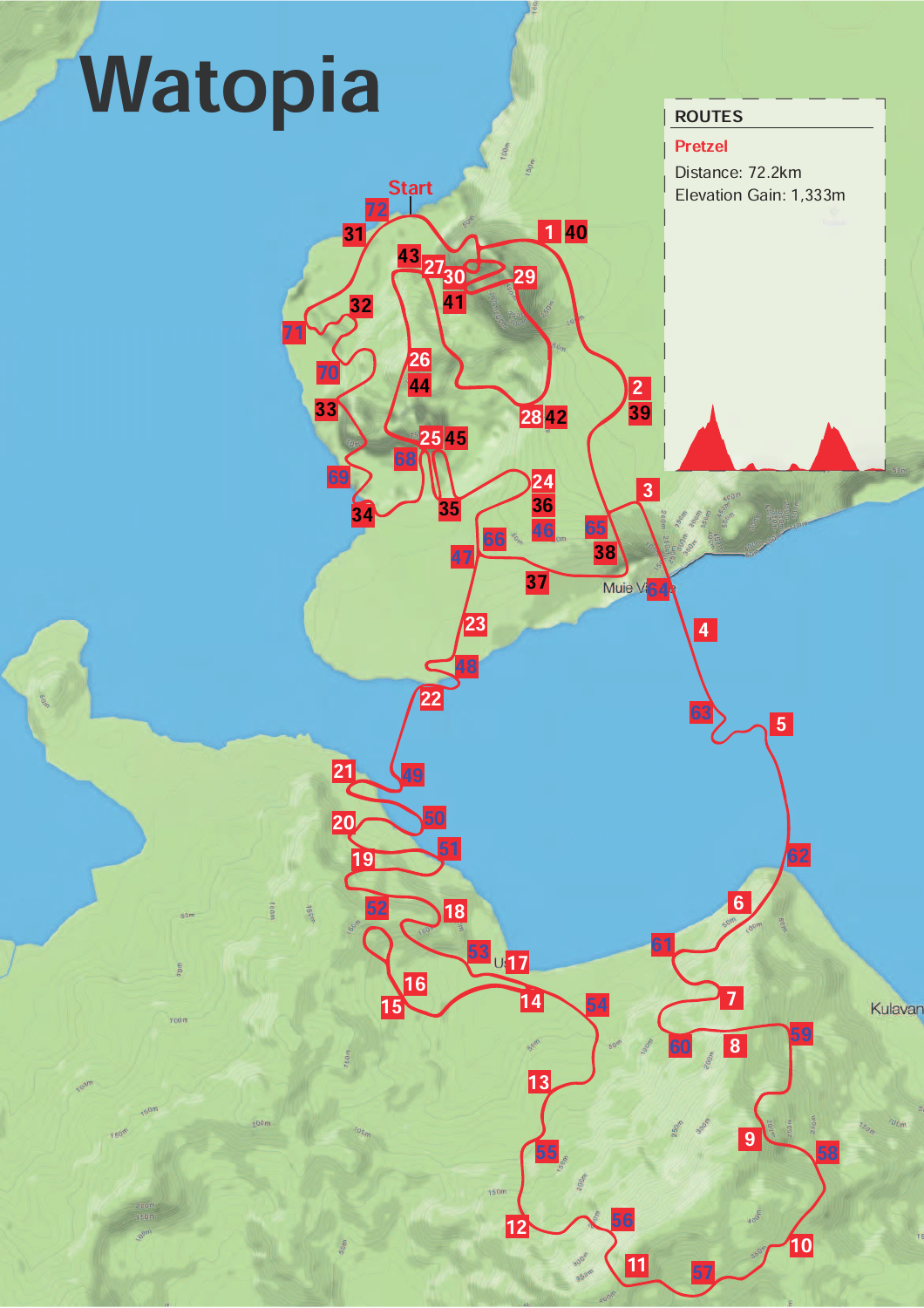Volcano Circuit

Distance: 4km Elevation Gain: 17m





Usili